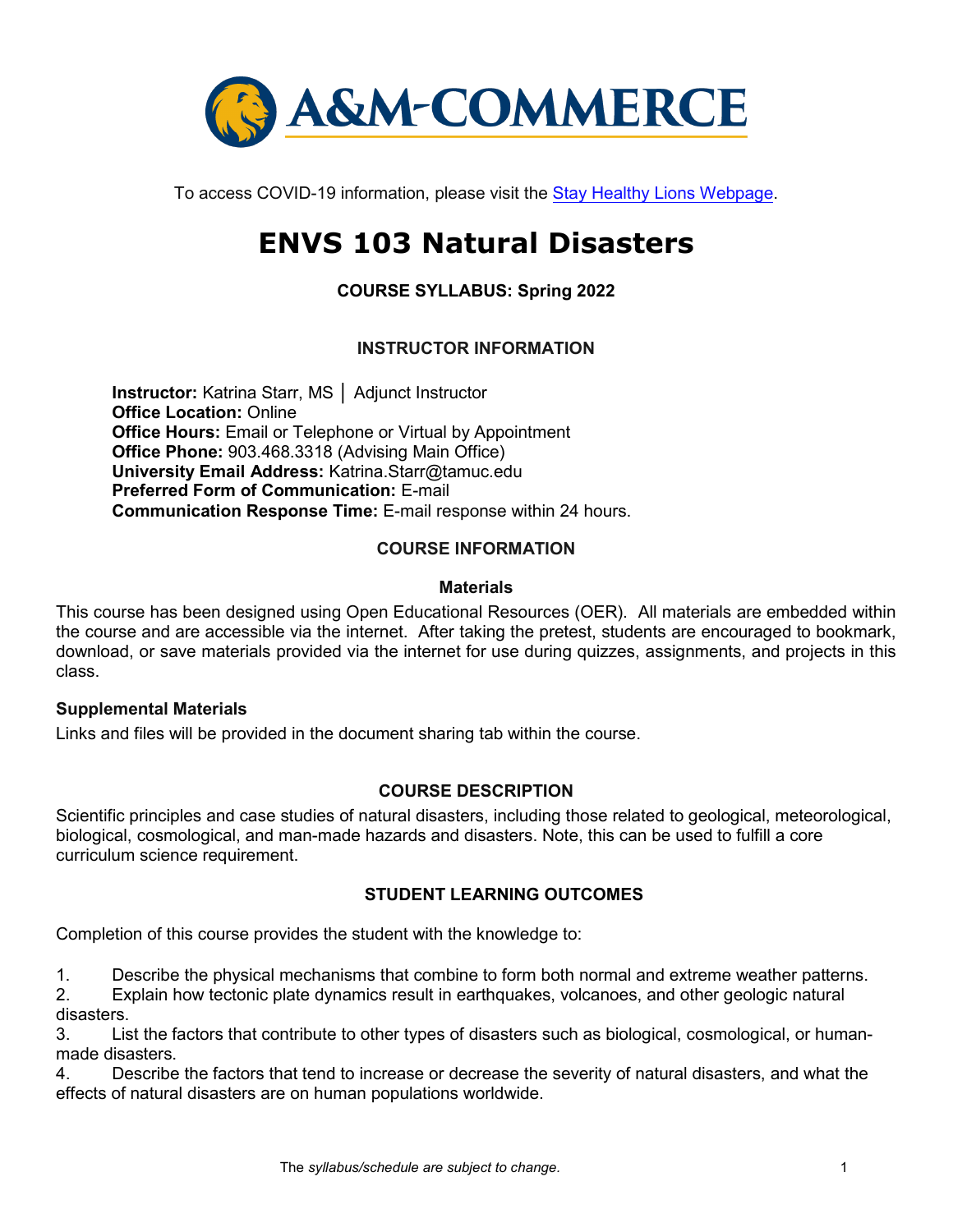#### **Regular and Substantive Course Interaction**

As a general guide, students enrolled in a three semester hour course should spend one hour engaged in instructional activities and two to three hours on out-of-class work per week in a traditional semester. Students are expected to double this effort of engagement given that this course is being delivered in a seven-week term. Educational activities in this course are designed to ensure regular and substantive interaction between students and faculty to ensure that students are able to demonstrate competency.

#### **COURSE REQUIREMENTS**

**Minimal Technical Skills Needed:** Students will need reliable computer and internet access for this course. Students must be able to effectively use myLeo email, myLeo Online D2L, and Microsoft Office.

**Instructional Methods:** This course is an online course. To be successful in this course, all content and course modules should be read and reviewed. All assignments and quizzes (both graded and not graded) must be completed. Please contact the instructor by email for any assistance.

**Student Responsibilities or Tips for Success in the Course:** To be successful in this course, all content and course modules should be read and reviewed. All assignments and quizzes (both graded and not graded) should be completed. Please contact the instructor by email for any assistance.

#### **ASSESSMENT**

You will have a total of 7-weeks to complete and successfully pass all competencies with an average score of 80% or better. It is strongly recommended that you complete each competency every 1.5 weeks in order to allow ample time to research and write your essay and/or take any retest(s) required on your final week of the course.

- **Pre-Tests:** A Pre-Test for each competency is required before you begin your reading material in order to test your knowledge and help you to gain insight into the subject. This will not count towards your final weighted average; however, it is **MANDATORY** in order to successfully pass this course.
- **Post-Tests:** You will have a Post-Test at the end of each section with an opportunity to retest up to two more times ONLY IF YOU SCORE LESS THAN 80%. **ALL POST-TESTS MUST BE COMPLETED WITH A SCORE OF 80% OR HIGHER IN ORDER TO SUCCESSFULLY MASTER THIS COURSE!**

## **\*\*PLEASE NOTE, IF YOU SCORE 80% OR BETTER THE FIRST POST-TEST ATTEMPT, THAT GRADE WILL REMAIN\*\***

 **Project:** You will have one 3-5 page essay that is due by the end of the course written over a Natural Disaster topic of your choice that has occurred during 2020-21. There is a link attached to the Assignment and this will count as 20% of your total weighted average. **THIS IS MANDATORY TO SUCCESSFULLY MASTER THIS COURSE; if you do not complete this project, you will not pass this course.**

#### **GRADING**

A score of 80% or higher on all Post-Tests and the Event Essay is required to demonstrate competency and receive credit for the course. The following items will be used to calculate the final grade in the course.

| <b>Item</b> | Worth     |
|-------------|-----------|
| Post-Test 1 | 20 points |
| Post-Test 2 | 20 points |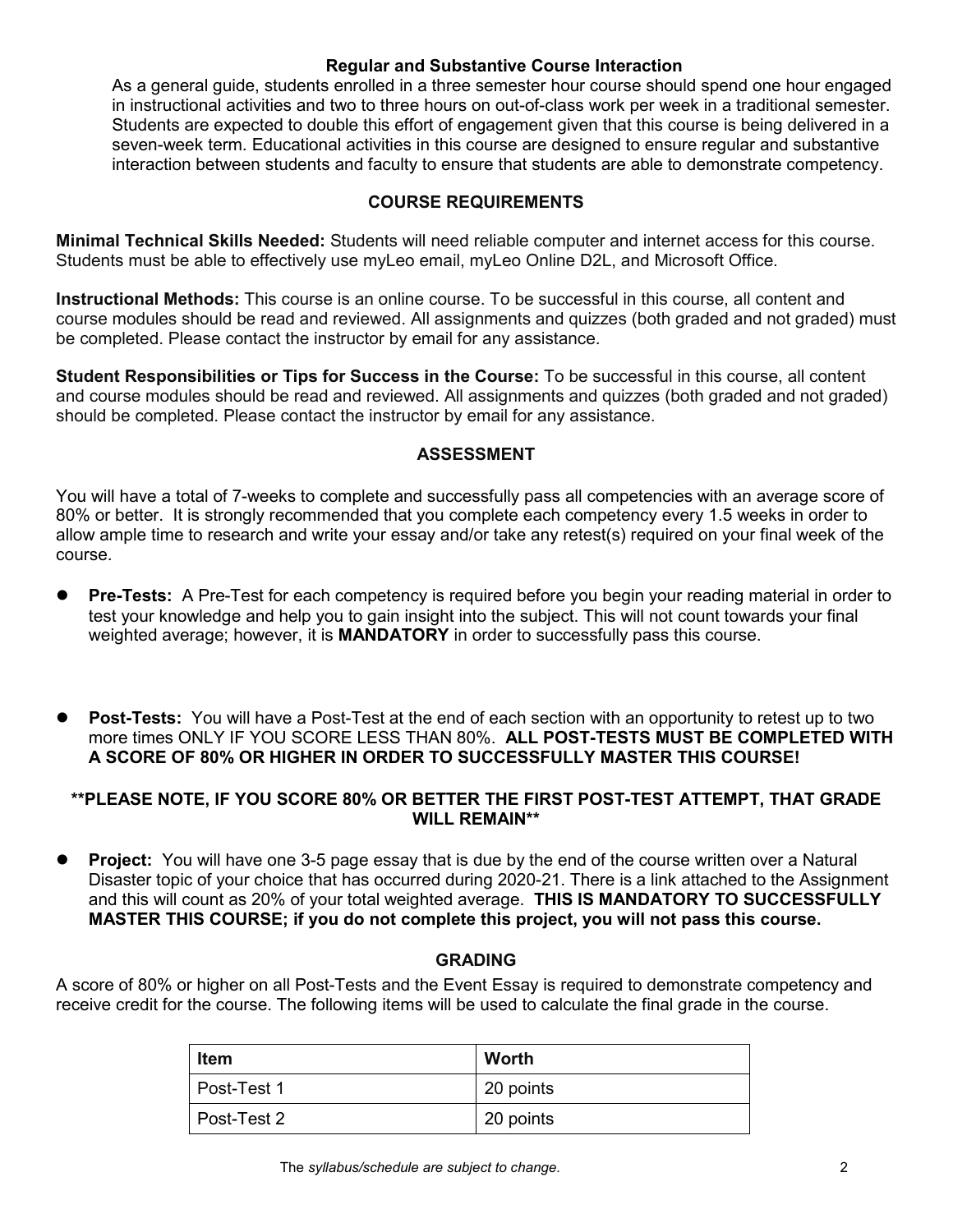| <b>Item</b>        | Worth      |
|--------------------|------------|
| Post-Test 3        | 20 points  |
| <b>Post-Test 4</b> | 20 points  |
| <b>Event Essay</b> | 20 points  |
| Total              | 100 points |

## **Grading Scale**

 $A = 90\% - 100\%$  $B = 80\% - 89\%$  $F = 79%$  or Below

# **TECHNOLOGY REQUIREMENTS**

#### **LMS**

All course sections offered by Texas A&M University-Commerce have a corresponding course shell in the myLeo Online Learning Management System (LMS). Below are the technical requirements

Learning Management System (LMS) Requirements: View the [Learning Management System Requirements Webpage](https://community.brightspace.com/s/article/Brightspace-Platform-Requirements).

LMS Browser Support: Learn more on the [LMS Browser Support Webpage](https://documentation.brightspace.com/EN/brightspace/requirements/all/browser_support.htm).

YouSeeU Virtual Classroom Requirements: Visit the [Virtual Classroom Requirements Webpage](https://support.youseeu.com/hc/en-us/articles/115007031107-Basic-System-Requirements).

# **ACCESS AND NAVIGATION**

You will need your campus-wide ID (CWID) and password to log into the course. If you do not know your CWID or have forgotten your password, contact the Center for IT Excellence (CITE) at 903.468.6000 or [helpdesk@tamuc.edu](mailto:helpdesk@tamuc.edu)**.** 

**Note:** Personal computer and internet connection problems do not excuse the requirement to complete all course work in a timely and satisfactory manner. Each student needs to have a backup method to deal with these inevitable problems. These methods might include the availability of a backup PC at home or work, the temporary use of a computer at a friend's home, the local library, office service companies, Starbucks, a TAMUC campus open computer lab, etc.

#### **COMMUNICATION AND SUPPORT**

If you have any questions or are having difficulties with the course material, please contact your Instructor.

#### **Technical Support**

If you are having technical difficulty with any part of Brightspace, please contact Brightspace Technical Support at 1-877-325-7778. Other support options can be found on the Bright[space Support Webpage](https://community.brightspace.com/support/s/contactsupport).

#### **Interaction with Instructor Statement**

This is an online course; therefore, expect most communication to be online as well. Correspondence will always be through university email (your "myLeo" mail) and announcements in myLeo online (D2L). The instructor will make every effort to respond to emails within 24 provided the correspondence follows the requirements listed below. Students are encouraged to check university email daily.

The *syllabus/schedule are subject to change.* 3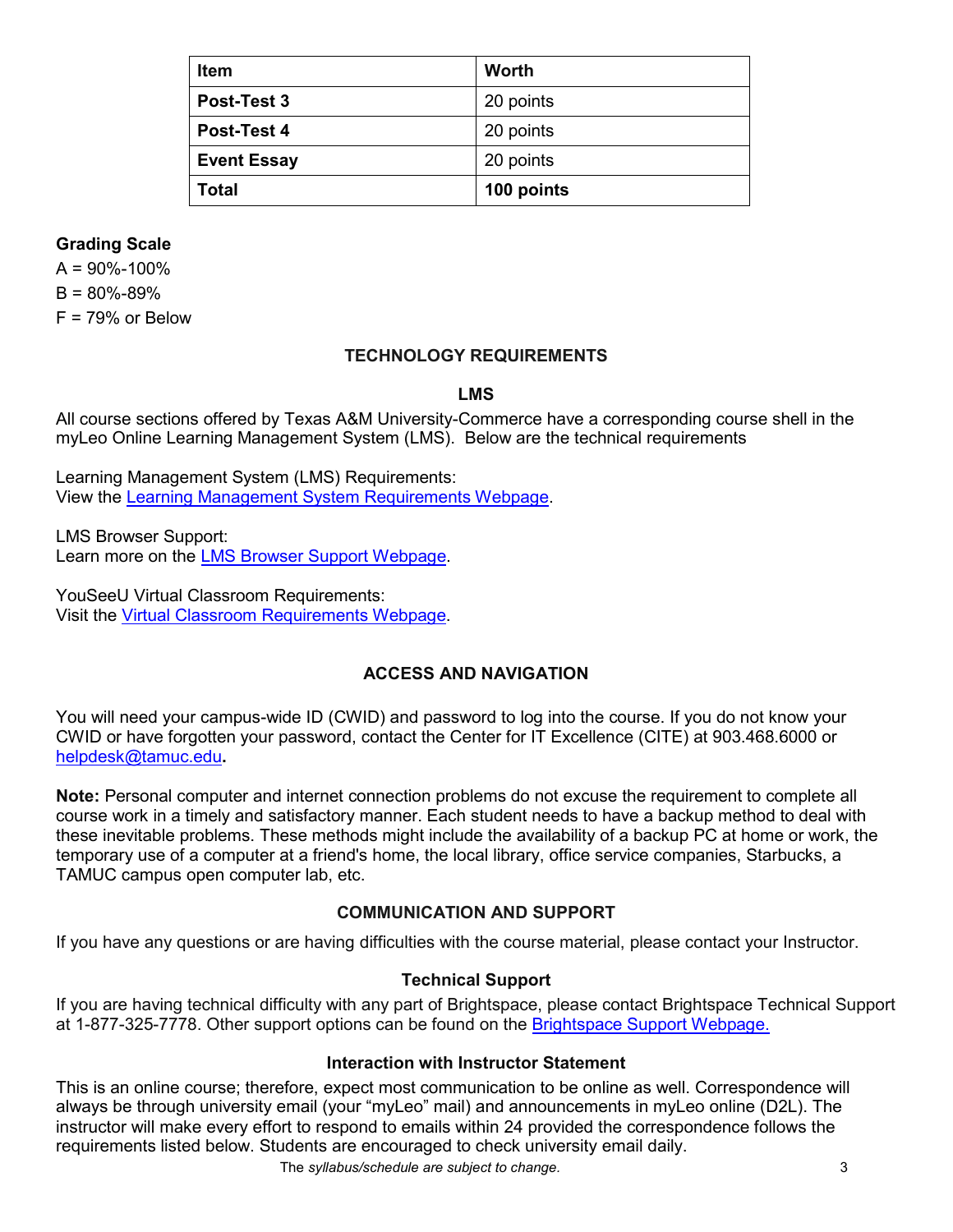## **COURSE AND UNIVERSITY PROCEDURES/POLICIES**

#### **Syllabus Change Policy**

The syllabus is a guide. Circumstances and events, such as student progress, may make it necessary for the instructor to modify the syllabus during the semester. Any changes made to the syllabus will be announced in advance.

#### **Student Conduct**

All students enrolled at the University shall follow the tenets of common decency and acceptable behavior conducive to a positive learning environment. The Code of Student Conduct is described in detail online in the [Student Guidebook](http://www.tamuc.edu/Admissions/oneStopShop/undergraduateAdmissions/studentGuidebook.aspx).

Students should also consult the [Rules of Netiquette Webpage](https://www.britannica.com/topic/netiquette) for more information regarding how to interact with students in an online forum.

## **TAMUC Attendance**

For more information about the attendance policy, please view the [Attendance](http://www.tamuc.edu/admissions/registrar/generalInformation/attendance.aspx) [Webpage](http://www.tamuc.edu/admissions/registrar/generalInformation/attendance.aspx) and the [Class](http://www.tamuc.edu/aboutUs/policiesProceduresStandardsStatements/rulesProcedures/13students/academic/13.99.99.R0.01.pdf)  [Attendance Policy](http://www.tamuc.edu/aboutUs/policiesProceduresStandardsStatements/rulesProcedures/13students/academic/13.99.99.R0.01.pdf)

#### **Academic Integrity**

Students at Texas A&M University-Commerce are expected to maintain high standards of integrity and honesty in all of their scholastic work. For more details and the definition of academic dishonesty see the following procedures:

[Undergraduate Academic Dishonesty P](http://www.tamuc.edu/aboutUs/policiesProceduresStandardsStatements/rulesProcedures/13students/undergraduates/13.99.99.R0.03UndergraduateAcademicDishonesty.pdf)olicy [Undergraduate Student Academic Dishonesty Form](http://www.tamuc.edu/aboutUs/policiesProceduresStandardsStatements/rulesProcedures/documents/13.99.99.R0.03UndergraduateStudentAcademicDishonestyForm.pdf)

#### **Students with Disabilities-- ADA Statement**

The Americans with Disabilities Act (ADA) is a federal anti-discrimination statute that provides comprehensive civil rights protection for persons with disabilities. Among other things, this legislation requires that all students with disabilities be guaranteed a learning environment that provides for reasonable accommodation of their disabilities. If you have a disability requiring an accommodation, please contact:

#### **Office of Student Disability Resources and Services**

Texas A&M University-Commerce Velma K. Waters Library Rm 162 Phone (903) 886-5150 or (903) 886-5835 Fax (903) 468-8148 Email: [studentdisabilityservices@tamuc.edu](mailto:studentdisabilityservices@tamuc.edu) Website: [Office of Student Disability Resources and Services](http://www.tamuc.edu/campusLife/campusServices/studentDisabilityResourcesAndServices/)

#### **Nondiscrimination Notice**

Texas A&M University-Commerce will comply in the classroom, and in online courses, with all federal and state laws prohibiting discrimination and related retaliation on the basis of race, color, religion, sex, national origin, disability, age, genetic information, or veteran status. Further, an environment free from discrimination on the basis of sexual orientation, gender identity, or gender expression will be maintained.

#### **Campus Concealed Carry Statement**

Texas Senate Bill - 11 (Government Code 411.2031, et al.) authorizes the carrying of a concealed handgun in Texas A&M University-Commerce buildings only by persons who have been issued and are in possession of a Texas License to Carry a Handgun. Qualified law enforcement officers or those who are otherwise authorized to carry a concealed handgun in the State of Texas are also permitted to do so. Pursuant to Penal Code (PC)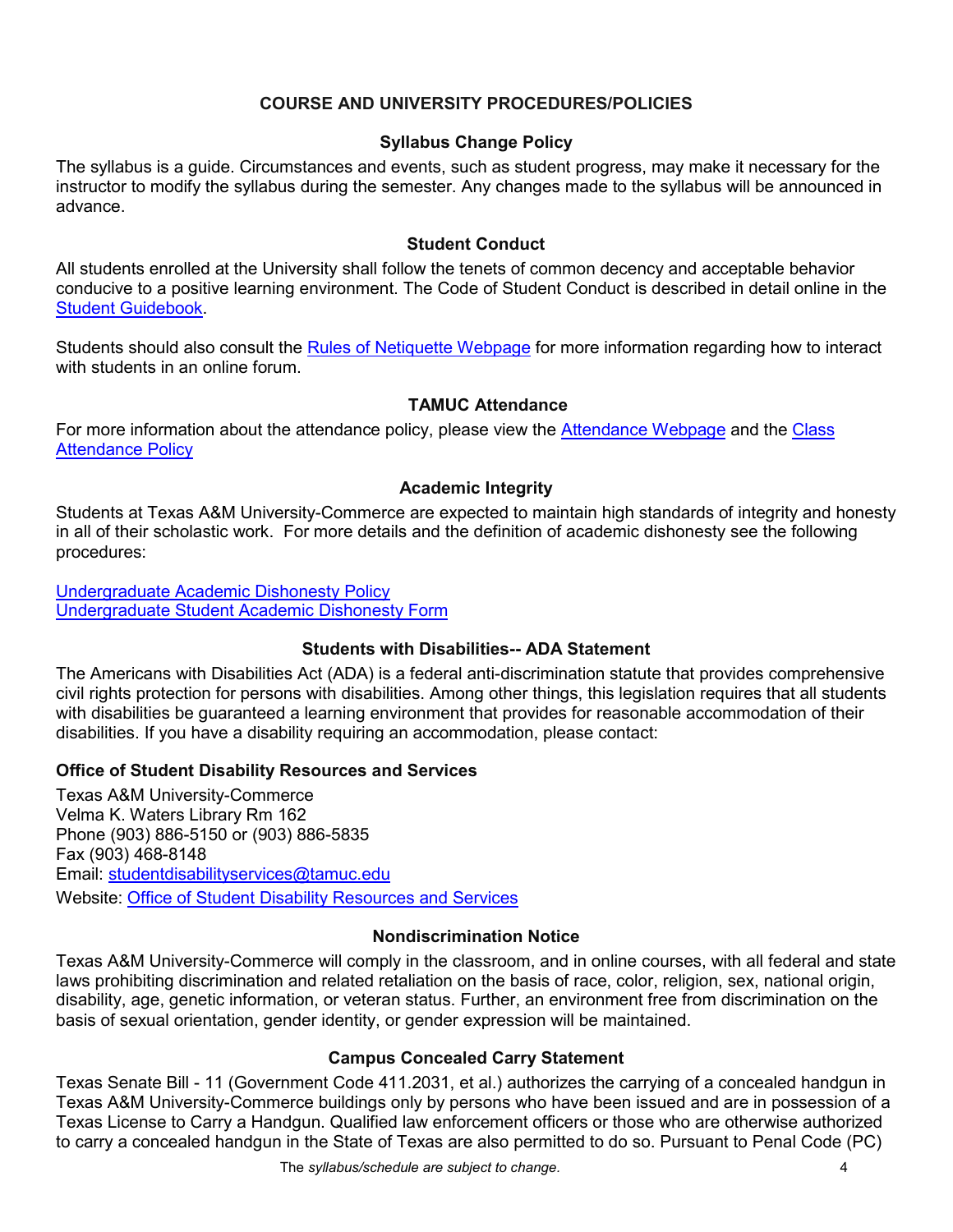46.035 and A&M-Commerce Rule 34.06.02.R1, license holders may not carry a concealed handgun in restricted locations.

For a list of locations, please refer to the [Carrying Concealed Handguns On Campus](http://www.tamuc.edu/aboutUs/policiesProceduresStandardsStatements/rulesProcedures/34SafetyOfEmployeesAndStudents/34.06.02.R1.pdf) document and/or consult your event organizer.

Pursuant to PC 46.035, the open carrying of handguns is prohibited on all A&M-Commerce campuses. Report violations to the University Police Department at 903-886-5868 or 9-1-1.

#### **Counseling Services**

The Counseling Center at A&M-Commerce, located in the Halladay Building, Room 203, offers counseling services, educational programming, and connection to community resources for students. Students have 24/7 access to the Counseling Center's crisis assessment services by calling 903-886- 5145. For more information regarding Counseling Center events and confidential services, please visit [http://www.tamuc.edu/counsel](https://outlook.tamuc.edu/owa/redir.aspx?C=lrbS7kTm7A3wcy4wrQcmm9b90uemxzdMBpS6zcikS01FvkbHOmPZCA..&URL=http://www.tamuc.edu/counsel).

# **COURSE OUTLINE / CALENDAR**

*Acceleration Process Deadline: The deadline to accelerate is Friday, October 8 at 5 pm. Please submit assignments to me no later than Wednesday, October 7 at 5 pm if you are attempting to accelerate so that I have ample time to grade them and provide you with a completer email for acceleration purposes.*

| <b>Learning Objectives and</b><br><b>Competencies</b>                                                                                                                                                                                 | <b>Material to Review</b>                                                                                                                                                                         | <b>Assignments/Notes</b>                                                                                                                                                                                                                                         |  |
|---------------------------------------------------------------------------------------------------------------------------------------------------------------------------------------------------------------------------------------|---------------------------------------------------------------------------------------------------------------------------------------------------------------------------------------------------|------------------------------------------------------------------------------------------------------------------------------------------------------------------------------------------------------------------------------------------------------------------|--|
| <b>Syllabus</b>                                                                                                                                                                                                                       | <b>Several Links to websites</b><br>are embedded in each set of<br>lecture notes. Pre-tests and<br>post-tests will include<br>information from these as<br>well as from the lecture<br>notes      | For each learning outcome, you will<br>first take a pre-test to measure your<br>current level of knowledge in the<br>competency, then read the lecture<br>notes, and finish with a post-test. Your<br>final project is a Natural Disaster<br>Event 2020-21 Essay |  |
| Comp 1: Overview of Natural Disasters- Students will demonstrate knowledge of the different<br>types of natural disasters, their relative impact on human populations, and the factors that can<br>increase or decrease those impacts |                                                                                                                                                                                                   |                                                                                                                                                                                                                                                                  |  |
| Learning Outcome 1                                                                                                                                                                                                                    | Students will identify which<br>types of natural disasters<br>cause the most fatalities,<br>where they cause the highest<br>number of fatalities, and<br>where the most economic<br>damage occurs | In this section we see that, in the U.S.,<br>weather disasters top the list, while<br>world-wide, geologic disasters are more<br>significant                                                                                                                     |  |
| Learning Outcome 2                                                                                                                                                                                                                    | Students will list the five broad<br>categories of natural disasters<br>and the specific types of<br>disasters within each category                                                               | Here we categorize disasters into<br>meteorological, geological, biological,<br>cosmological, and human-caused                                                                                                                                                   |  |
| Learning Outcome 3                                                                                                                                                                                                                    | Students will list and explain<br>several factors that either<br>mitigate or exacerbate natural<br>disasters, including the stages<br>of emergency response<br>following a natural disaster       | Here we learn factors that govern the<br>severity of natural disasters, plus the<br>sequence of events from preparation,<br>thru the event, to response and recovery                                                                                             |  |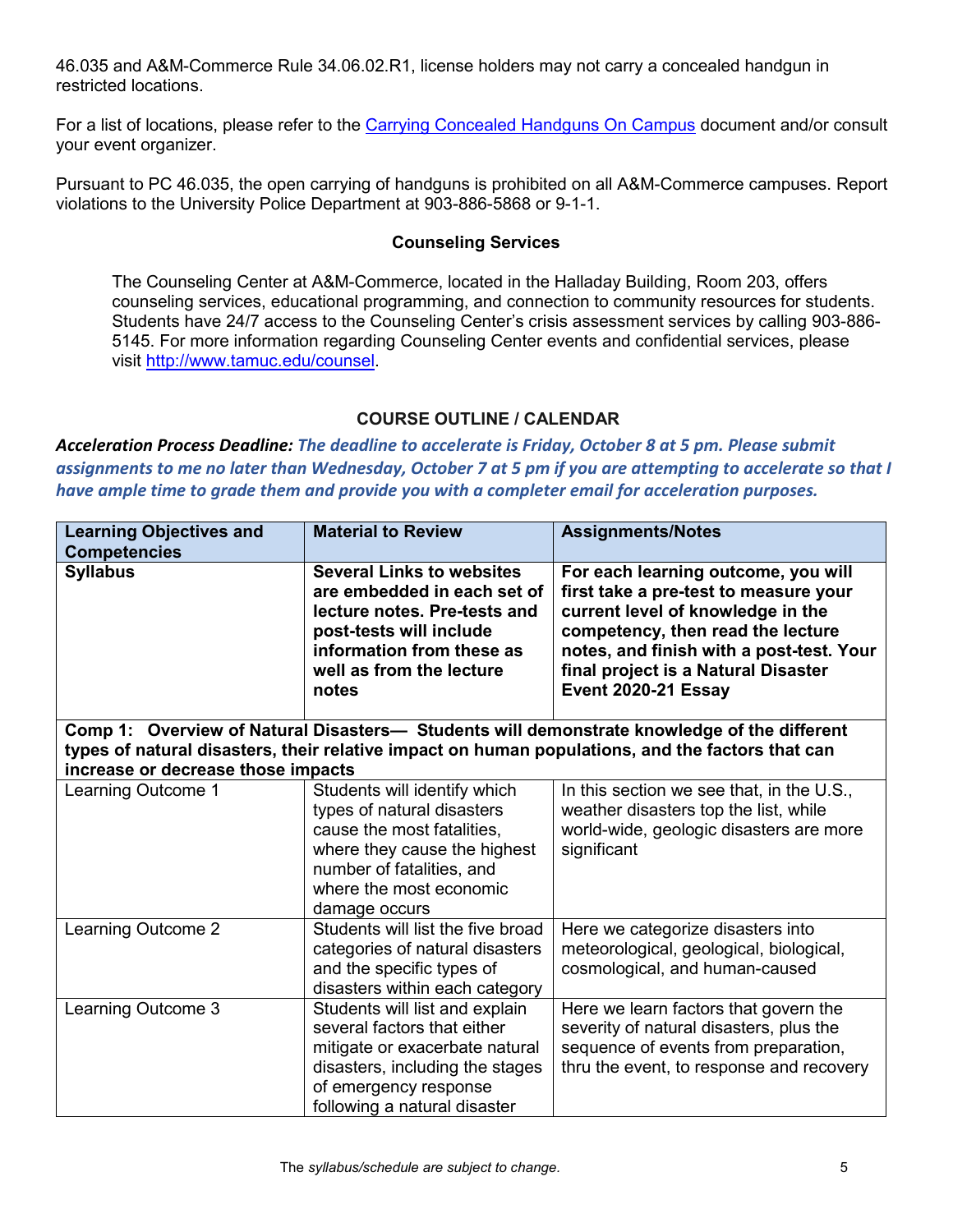# **Comp 2: Meteorological Hazards — Students will demonstrate a basic understanding of the science of both normal weather and weather disasters, and how humans can best cope with weather disasters**

| Learning Outcome 1 | Students will explain the five<br>keys to understanding the<br>mechanisms that create the<br>general weather patterns                                                    | In this section, we look at atmospheric<br>circulation, methods of uplift of air,<br>adiabatic temperature changes, humidity,<br>air masses and fronts |
|--------------------|--------------------------------------------------------------------------------------------------------------------------------------------------------------------------|--------------------------------------------------------------------------------------------------------------------------------------------------------|
| Learning Outcome 2 | Students will describe three<br>reasons why extreme weather<br>sometimes occurs                                                                                          | This section discusses changes in<br>atmospheric chemistry, jet stream, and El<br>Niño                                                                 |
| Learning Outcome 3 | Students will describe the<br>formation of severe storms.<br>tornadoes, hurricanes, and<br>other weather-related<br>disasters, and how people can<br>best deal with them | Here we discuss tornadoes, hurricanes,<br>floods, wildfire, drought, extreme heat,<br>and extreme cold                                                 |

# **Comp 3: Geologic Disasters — Students will be able to explain the causes of the major types of geologic disasters**

| Learning Outcome 1                                                                                                                                                                                   | Students will describe the<br>driving force of plate tectonics,<br>the different types of tectonic<br>plate boundaries, and the<br>cause of earthquakes and<br>volcanoes as they relate to<br>plate boundaries and motions | This section discusses the structure of<br>Earth and the dynamic processes of plate<br>tectonics as they relate to many of the<br>geologic natural disasters                                                                                |
|------------------------------------------------------------------------------------------------------------------------------------------------------------------------------------------------------|----------------------------------------------------------------------------------------------------------------------------------------------------------------------------------------------------------------------------|---------------------------------------------------------------------------------------------------------------------------------------------------------------------------------------------------------------------------------------------|
| Learning Outcome 2                                                                                                                                                                                   | Students will explain the<br>differences, and the reasons<br>for the differences between<br>the two broad types of<br>volcanoes                                                                                            | We look at how plate tectonic setting<br>causes some volcanoes to be relatively<br>gentle while others are deadly and<br>disastrous                                                                                                         |
| Learning Outcome 3                                                                                                                                                                                   | Students will explain the<br>characteristics of tsunami                                                                                                                                                                    | This section discusses the cause,<br>behavior, and effects of tsunami                                                                                                                                                                       |
| Learning Outcome 4                                                                                                                                                                                   | Students will describe other<br>types of geologic hazards<br>including mass wasting, soil<br>erosion, coastal erosion,<br>sinkholes, land subsidence,<br>and the specific disaster of<br>Lake Nyos                         | Several smaller-scale or slower- scale<br>geologic disasters are discussed here,<br>plus an unusual type of disaster<br>illustrated by the Lake Nyos incident in<br>1986                                                                    |
| Comp 4: Biological, Cosmological & Unnatural Disasters - Students will demonstrate a basic<br>understanding of major biological, cosmological, and unnatural (human caused) hazards and<br>disasters |                                                                                                                                                                                                                            |                                                                                                                                                                                                                                             |
| Learning Outcome 1                                                                                                                                                                                   | Students will describe what<br>invasive species are, why they<br>are a problem, list several<br>specific invasive species, and<br>explain the difference<br>between an invasive species<br>and a pest plague               | In this section we focus on the ecology-<br>disrupting problem of invasive species,<br>and characteristics that define them and<br>make them a greater worldwide threat<br>than periodic pest plagues, such as<br>locusts or fungi problems |
| Learning Outcome 2                                                                                                                                                                                   | Students will differentiate<br>between human disease<br>epidemics and pandemics,                                                                                                                                           | Here we view several past epidemics &<br>pandemics, and look more closely at the<br>current threats of HIV and Ebola virus                                                                                                                  |